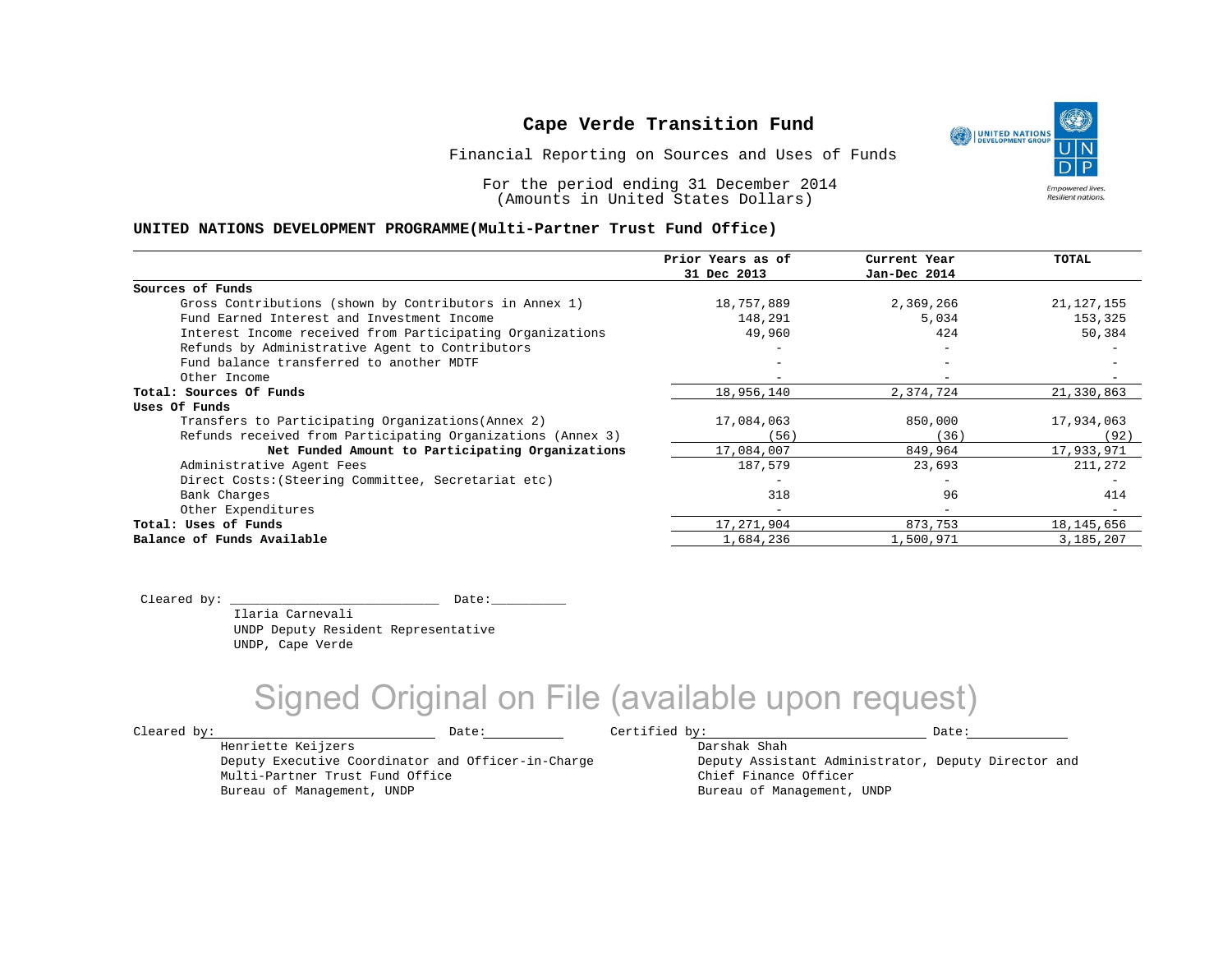

Financial Reporting on Sources and Uses of Funds

For the period ending 31 December 2014 (Amounts in United States Dollars)

#### **UNITED NATIONS DEVELOPMENT PROGRAMME(Multi-Partner Trust Fund Office)**

#### **Annex - 1: Gross Contributions**

|                             | Prior Years as of        | Current Year             | TOTAL        |
|-----------------------------|--------------------------|--------------------------|--------------|
|                             | 31 Dec 2013              | Jan-Dec 2014             |              |
| Contributors                |                          |                          |              |
| Delivering Results Together | $\overline{\phantom{0}}$ | 1,500,000                | 1,500,000    |
| Expanded DaO Funding Window | 3,935,000                | $\overline{\phantom{0}}$ | 3,935,000    |
| GOVERNMENT OF AUSTRIA       | 684,225                  | $\overline{\phantom{a}}$ | 684,225      |
| GOVERNMENT OF LUXEMBOURG    | 5,597,984                | 869,266                  | 6,467,250    |
| GOVERNMENT OF NETHERLANDS   | 1,105,280                | $\overline{\phantom{a}}$ | 1,105,280    |
| GOVERNMENT OF NORWAY        | 1,435,400                | $\overline{\phantom{0}}$ | 1,435,400    |
| GOVERNMENT OF SPAIN         | 6,000,000                | -                        | 6,000,000    |
| Total: Contributions        | 18,757,889               | 2,369,266                | 21, 127, 155 |

# Signed Original on File (available upon request)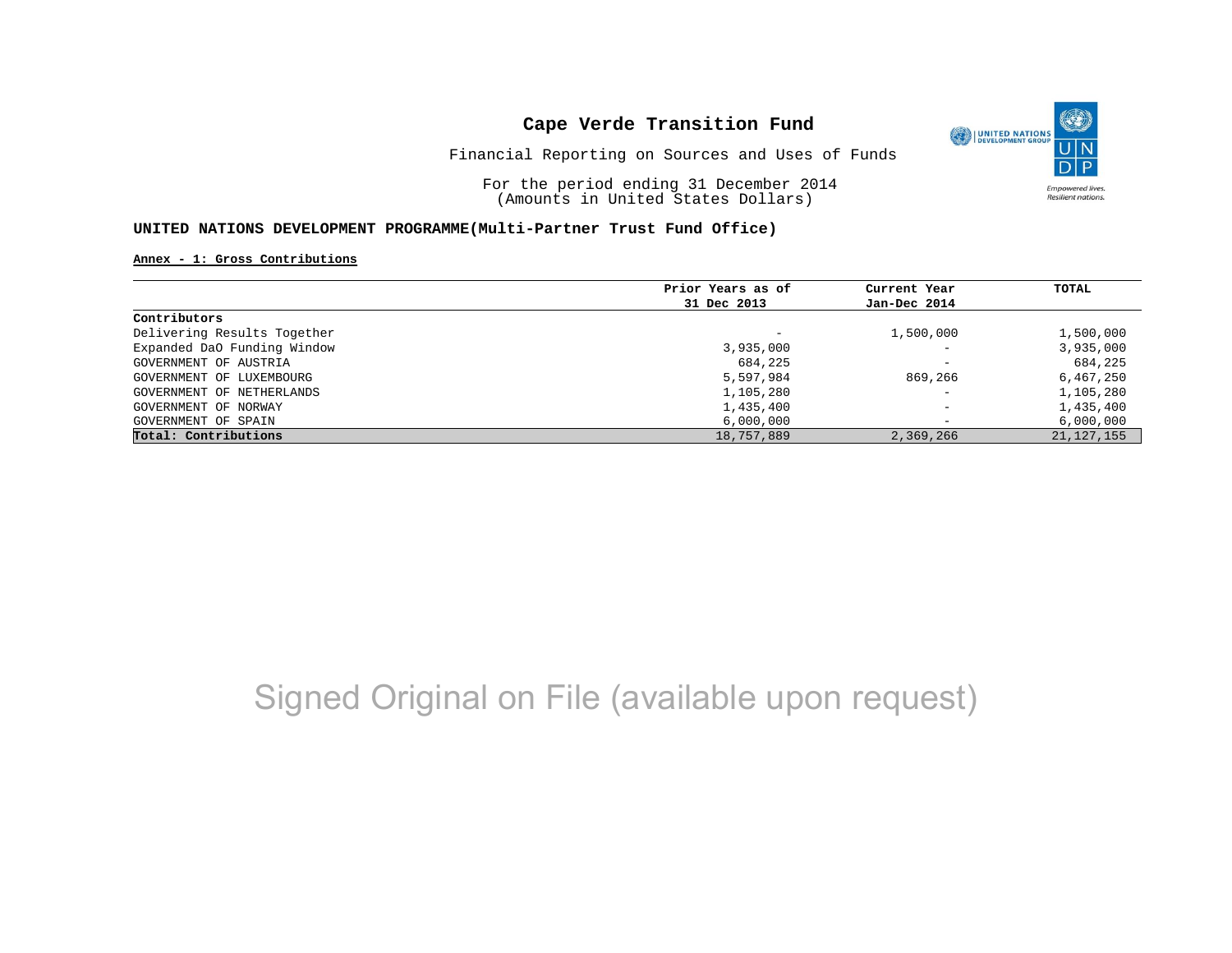

Financial Reporting on Sources and Uses of Funds

For the period ending 31 December 2014 (Amounts in United States Dollars)

#### **UNITED NATIONS DEVELOPMENT PROGRAMME(Multi-Partner Trust Fund Office)**

#### **Annex - 2: Transfers to Participating Organizations**

|                                                | Prior Years as of | Current Year<br>Jan-Dec 2014 | TOTAL      |
|------------------------------------------------|-------------------|------------------------------|------------|
|                                                | 31 Dec 2013       |                              |            |
| FAO                                            | 4,100,999         |                              | 4,100,999  |
| ILO                                            | 308,878           | 400,000                      | 708,878    |
| IOM                                            | 545,210           | $\overline{\phantom{m}}$     | 545,210    |
| ITC                                            | 113,045           | $\overline{\phantom{m}}$     | 113,045    |
| UNCTAD                                         | 421,995           | $\overline{\phantom{a}}$     | 421,995    |
| UNDP                                           | 1,835,204         | 400,000                      | 2,235,204  |
| UNDP (UNV)                                     | 179,953           | $\qquad \qquad -$            | 179,953    |
| UNEP                                           | 177,696           | $\qquad \qquad -$            | 177,696    |
| UNESCO                                         | 435,441           |                              | 435,441    |
| UNFPA                                          | 1,387,062         | 50,000                       | 1,437,062  |
| UNHABITAT                                      | 500,279           | $\qquad \qquad -$            | 500,279    |
| UNICEF                                         | 1,049,408         | $\overline{\phantom{m}}$     | 1,049,408  |
| UNIDO                                          | 1,218,010         | $\overline{\phantom{m}}$     | 1,218,010  |
| UNODC                                          | 2,059,805         | $\overline{\phantom{m}}$     | 2,059,805  |
| <b>UNWOMEN</b>                                 | 297,744           | $\overline{\phantom{m}}$     | 297,744    |
| WFP                                            | 1,541,181         | $\overline{\phantom{m}}$     | 1,541,181  |
| WHO                                            | 912,153           | $\overline{\phantom{a}}$     | 912,153    |
| Total Transfers to Participating Organizations | 17,084,063        | 850,000                      | 17,934,063 |

# Signed Original on File (available upon request)